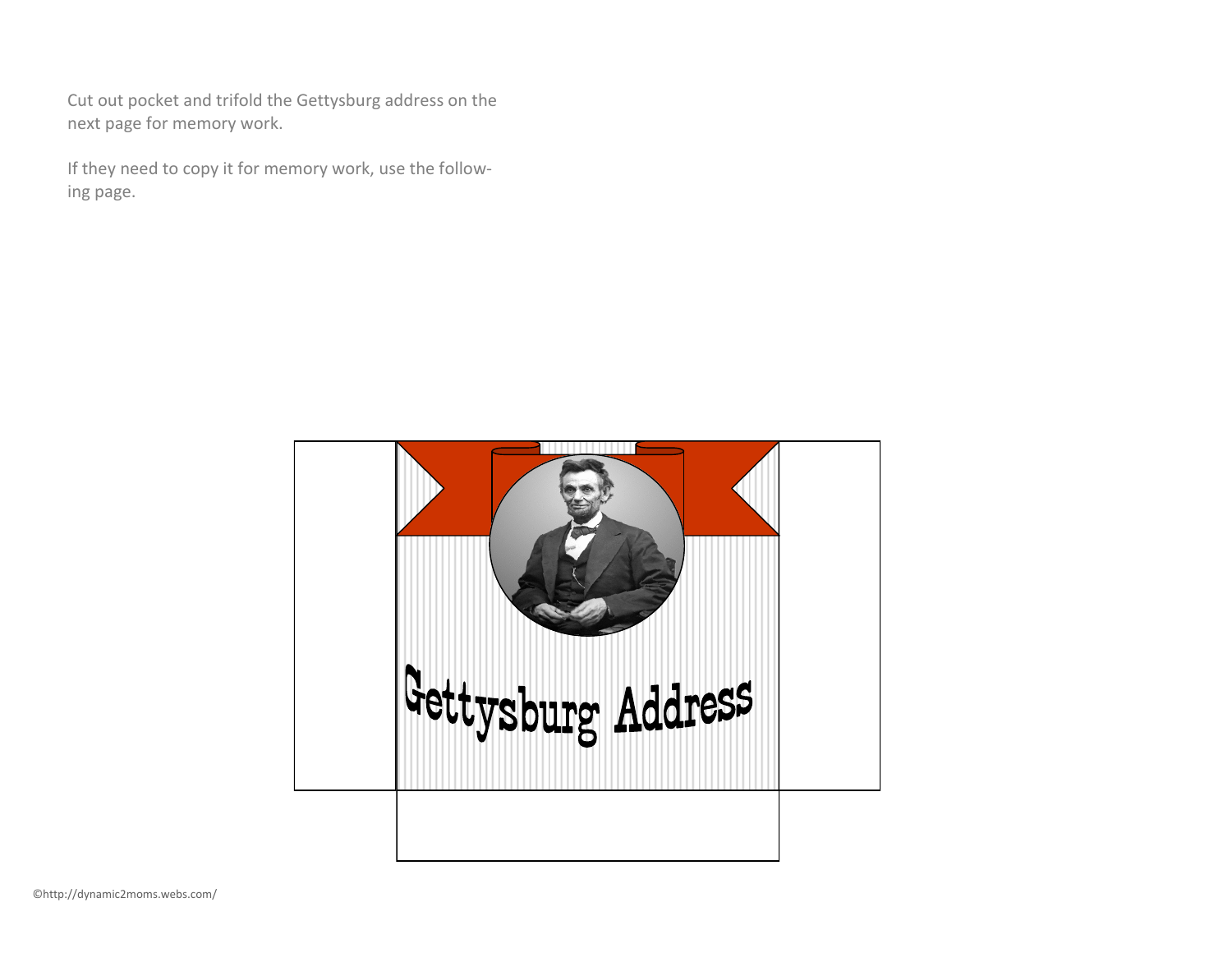**Four score and seven years ago our fathers brought forth, upon this continent, a new nation, conceived in Liberty, and dedicated to the proposition that all men are created equal.**

**Now we are engaged in a great civil war, testing whether that nation, or any nation so conceived, and so dedicated, can long endure. We are met here on a great battlefield of that war. We have come to dedicate a portion of it as a final resting place for those who here gave their lives that that nation might live. It is altogether fitting and proper that we should do this.**

 $\ll$  of  $\gg$ 

**But in a larger sense we can not dedicate - we can not consecrate we can not hallow this ground. The brave men, living and dead, who struggled, here, have consecrated it far above our poor power to add or detract. The world will little note, nor long remember, what we say here, but can never forget what they did here.**

**It is for us, the living, rather to be dedicated here to the unfinished work which they have, thus far, so nobly carried on. It is rather for us to be here dedicated to the great task remaining before us - that from these honored dead we take increased devotion to that cause for which they here gave the last full measure of devotion - that we here highly resolve that these dead shall not have died in vain; that this nation shall have a new birth of freedom; and that this government of the people, by the people, for the people, shall not perish from the earth.**